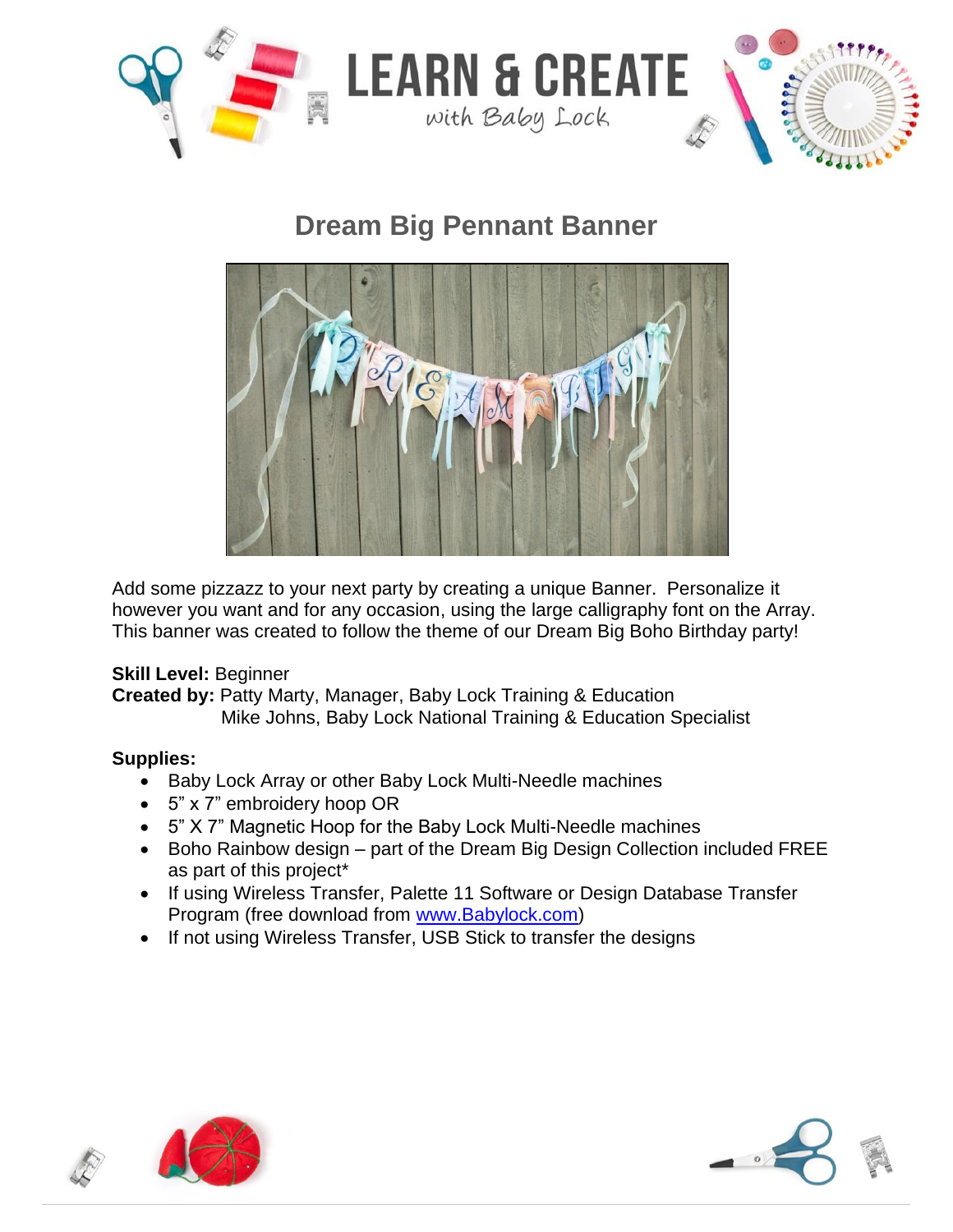For each Pennant:

- 1 Felt Piece large enough to hoop in the 5" X 7" Hoop
- 2 Cotton Fabric Piecesapproximately 6" X 9" for front and back of pennant
- Various Ribbons for joining and decorating pennants
- Decorative embroidery thread to coordinate

Temporary Adhesive spray or pins Appliqué Scissors or snips



**\*The Free Embroidery Designs:** These designs are provided as .pes files to be used with Baby Lock machines. You may use them on whatever projects you like and sell the finished item(s). You may not sell the embroidery design files.

## **Instructions:**

## **Creating the Pennant:**

- 1. Using the 5" X 7" frame, hoop a piece of the felt.
- 2. Place the hooped fabric onto the machine.

#### **Creating your Embroidery:**

- 1. Download the Dream Big Design Collection and the Pennant design. Place designs onto a USB or Wirelessly Transfer to the Machine using the Palette 11 software or the FREE Design Database Transfer Program.
- 2. For the center pennant, we used the Boho Rainbow design included with this project. When creating this pennant, you will select the Boho Rainbow design-4" size from the USB.
- 3. Touch Set.



- 4. For the other lettered pennants, select the Large Letters 5. Choose the Calligraphy Font and choice of letter and touch Set.
- 6. Rotate the letter/design 90 degrees.
- 7. Touch Add and retrieve the saved Pennant design from your USB or Wireless Transfer.



8. Touch Set.

10.Touch Edit End.

9. On the Edit page, layout the design as desired. If needed, resize the letter appropriately for the pennant.



11.Add a Basting Stitch to the design. This will allow the first layer of fabric to be

tacked down before stitching the letter.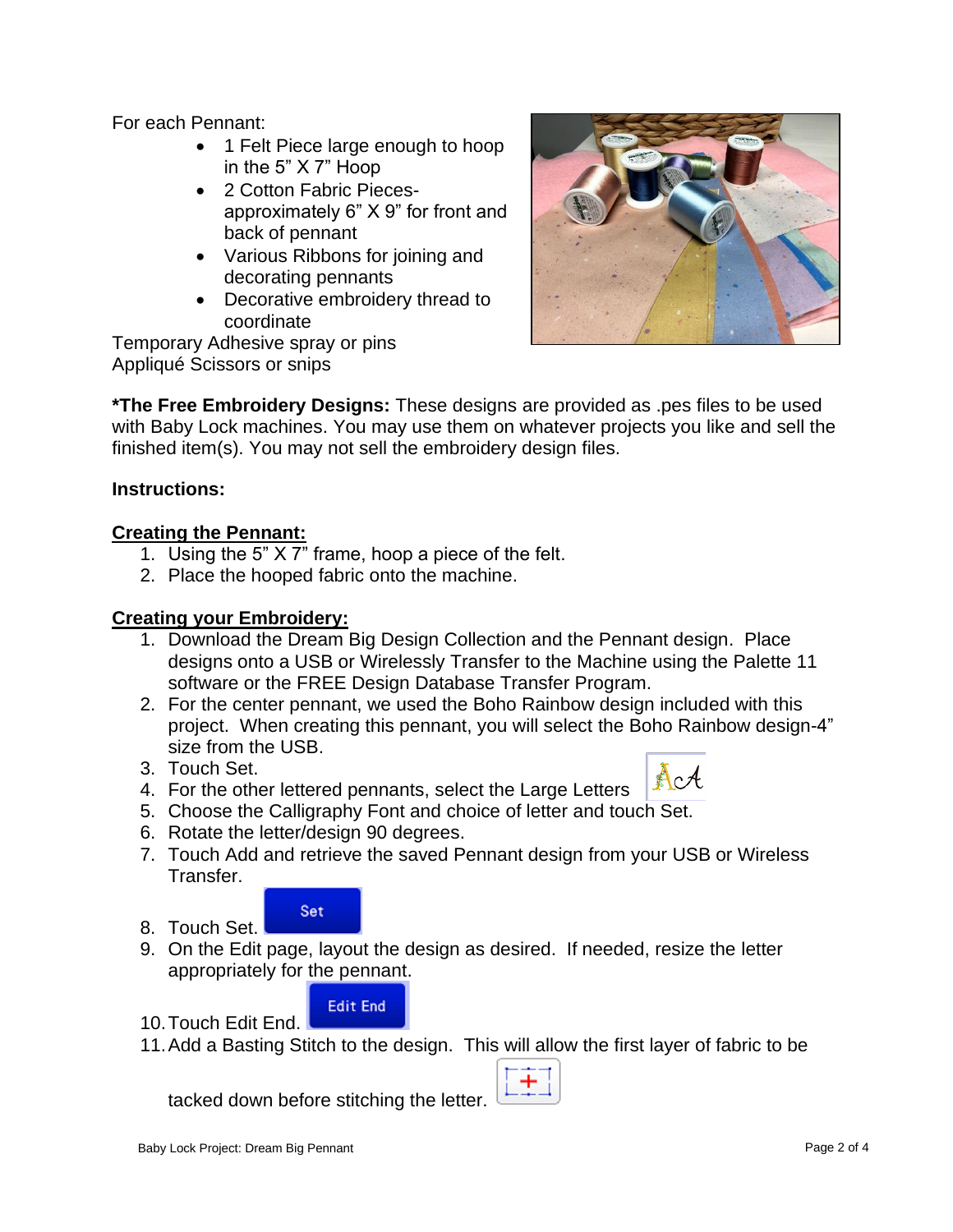12. **NOTE:** Select the Individual thread color setting key **the set of a** to add automatic stops to the design. Without this step, your design will continue to stitch. Ensure

pennant design stitching.

you have time to stop to add the back layer of fabric prior to the



ηſħ

14.Assign the colors in your preferred method. The Array uses either Color Memory or Manual Color Sequence. This is also a great time to use the Magic Wand to use the same color for the various steps of the pennant.



#### **Stitching out the Pennant**

- 1. Place the hooped felt on the machine.
- 2. Place the fabric on the hoop. Use a little bit of adhesive spray to help secure the fabric.
- 3. NOTE: We are stitching this out a little out of sequence because we are using a design from the machine.
- 4. Stitch the Basting Stitch to secure the fabric before stitching.
- 5. Next, the letter or design will stitch out.
- 6. At this point, you will want to ensure you have a **STOP** added to the design OR use the Reserve stop to pause the sewing after this step.
- 7. Remove the Hoop from the machine and attach the second piece of fabric for the backing back side of the pennant. Use adhesive spray or pens to secure the backing.

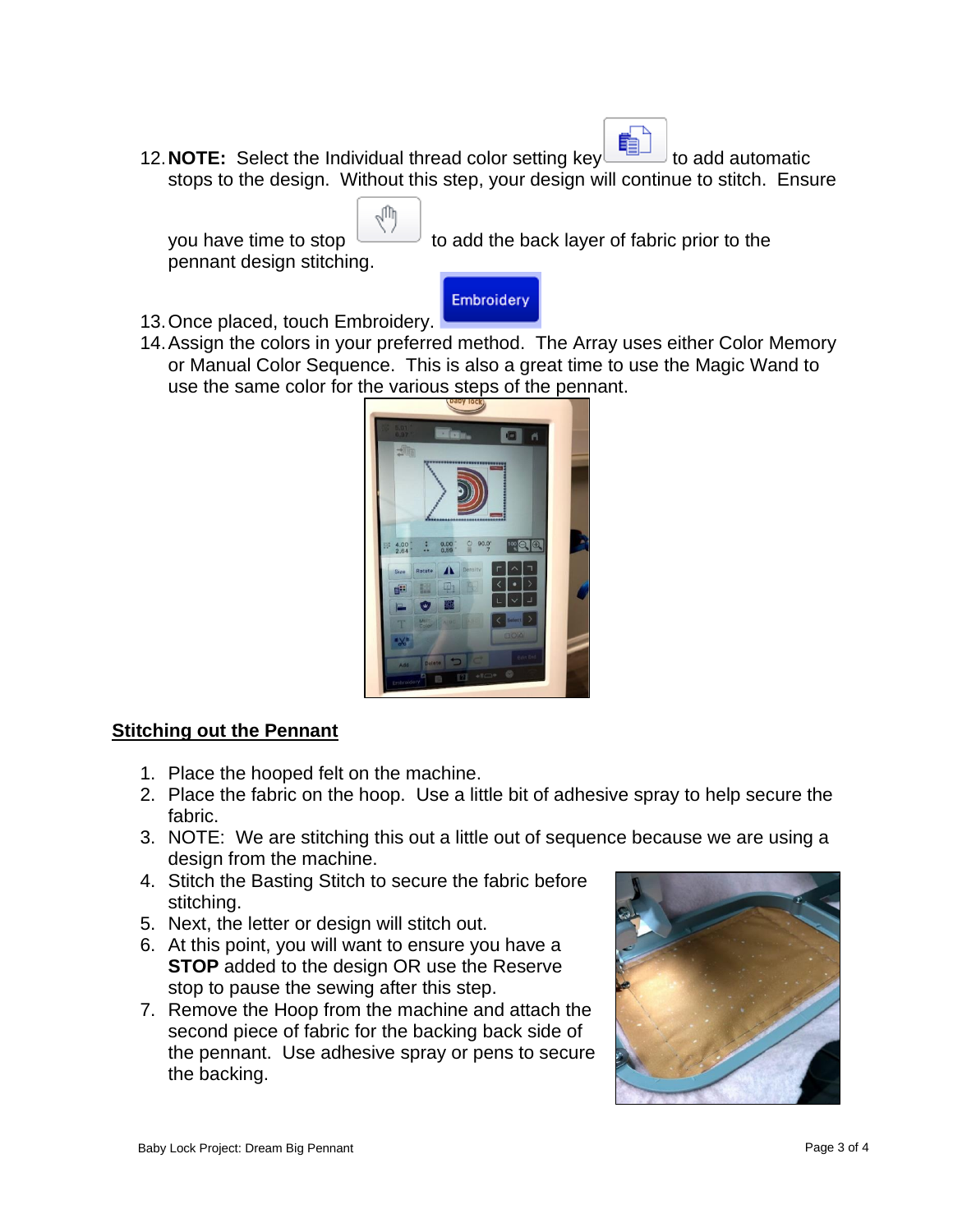

- 8. For the Pennant, **Step #1** is a placement stitch for the background fabric. This is a step that could be **de-selected** in the Array b/c we already have our fabric secured using the basting stitch.
- 9. Run **Step #2,** this will be a tack down for the pennant.
- 10.Run **Step #3**, this will be the decorative candle-wicking stitch
- 11.Run **Step #4** which will stitch two buttonholes.
- 12.Remove hoop from the machine and remove the project from the hoop.
- 13.Using the cutting tool of your choice, trim away all excess fabric from the outside of the pennant and cut open the two buttonholes.
- 14.Repeat these steps to create the additional banner.
- 15.Once all your banners are created, use ribbon to join the pieces and embellish.